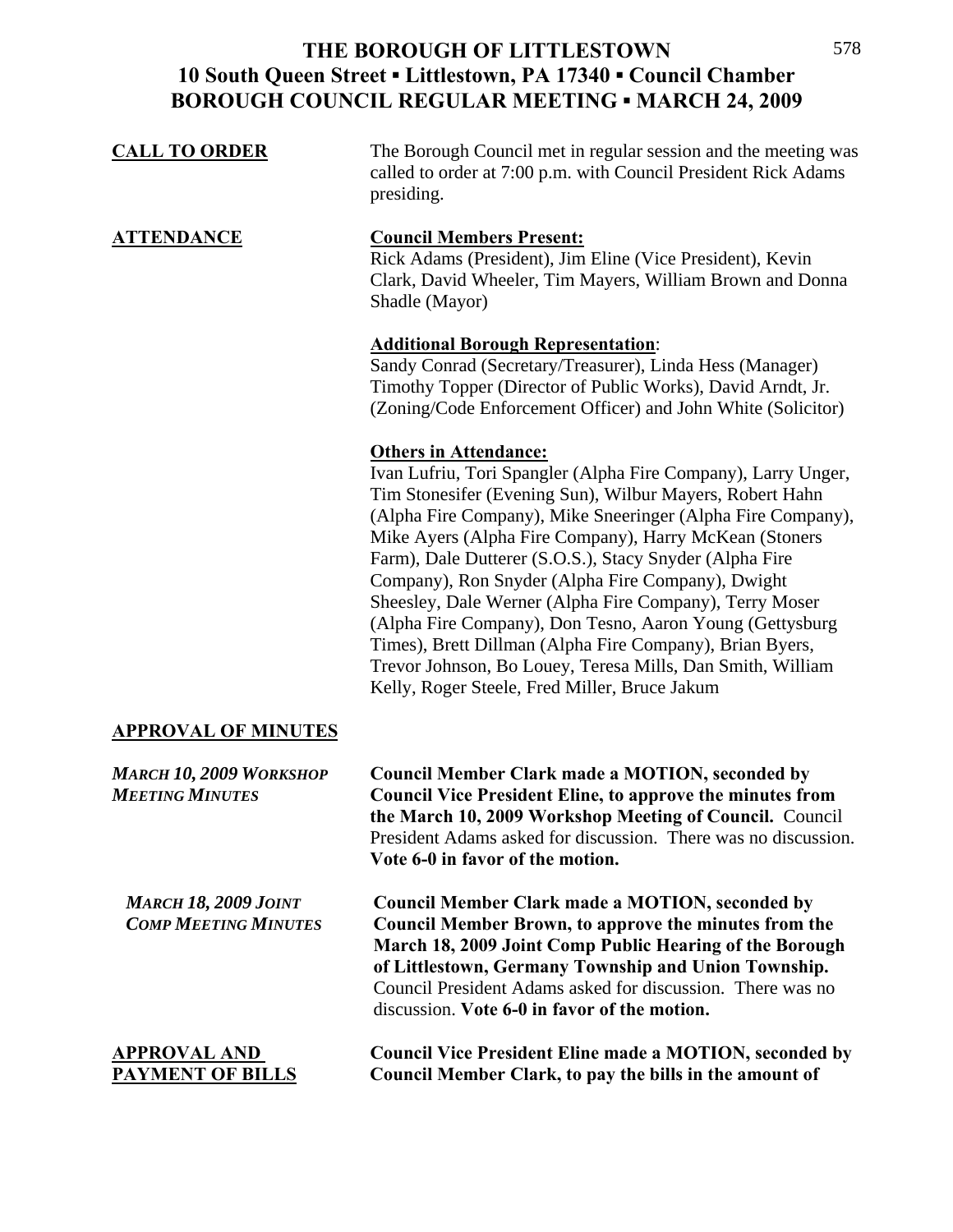#### **UNFINISHED BUSINESS**

**APPROVAL AND \$215,378.95.** Council President Adams asked for discussion. **PAYMENT OF BILLS** Council Member Wheeler asked if we were to receive any more **(Continued)** bills from Rager, Lehman and Houck. Borough Secretary Conrad will check into it and get back to Council Member Wheeler. There was no further discussion. **Vote 6-0 in favor of the motion.** 

**APPROVAL OF Council Vice President Eline made a MOTION, seconded by FINANCIAL REPORT Council Member Clark, to approve the Financial Report.**  Council President Adams asked for discussion. There was no discussion. **Vote: 6-0 in favor of the motion.** 

**APPROVAL OF Council Vice President Eline, made a MOTION, seconded by SAVINGS REPORT Council Member Brown, to approve the Savings Report.**  Council President Adams asked for discussion. There was no discussion. **Vote: 6-0 in favor of the motion.** 

*DISPOSITION OF 46 EAST* **Council Member Clark made a MOTION, seconded by**  *KING STREET* **Council Member Brown, to move, pursuant to and in accordance with the applicable provisions of Pennsylvania's Borough Code [53P.S.§46204.(4)(IV)(A) and (VI), that the Borough of Littlestown (The "Borough"), by the Littlestown Borough Council, transfer, sell and convey the Borough's improved real property (The "Property"), depicted in Adams County Plat Book 91, page 79, unto Alpha Fire Company No. 1, Inc. (The "Fire Company"), a volunteer fire company located within the Borough of Littlestown, for the sum of One Dollar (\$1.00), subject, however, to the following terms and conditions:** 

- **1) The property shall be transferred, sold and conveyed by special warranty deed in "AS IS" condition, with no warranties, express or implied, whatsoever (other than a warranty of good and marketable title), and with no tenants or former tenants' property located therein;**
- **2) Any and all previous agreements and/or arrangements by and between the Borough and the**  **Fire Company relative to the Borough's payment of** **utilities expenses, fire, casualty and liability insurance premiums, and/or any other expenses relative to the** **property, shall cease and terminate as of the transfer** **of the deed to the property from the Borough unto the**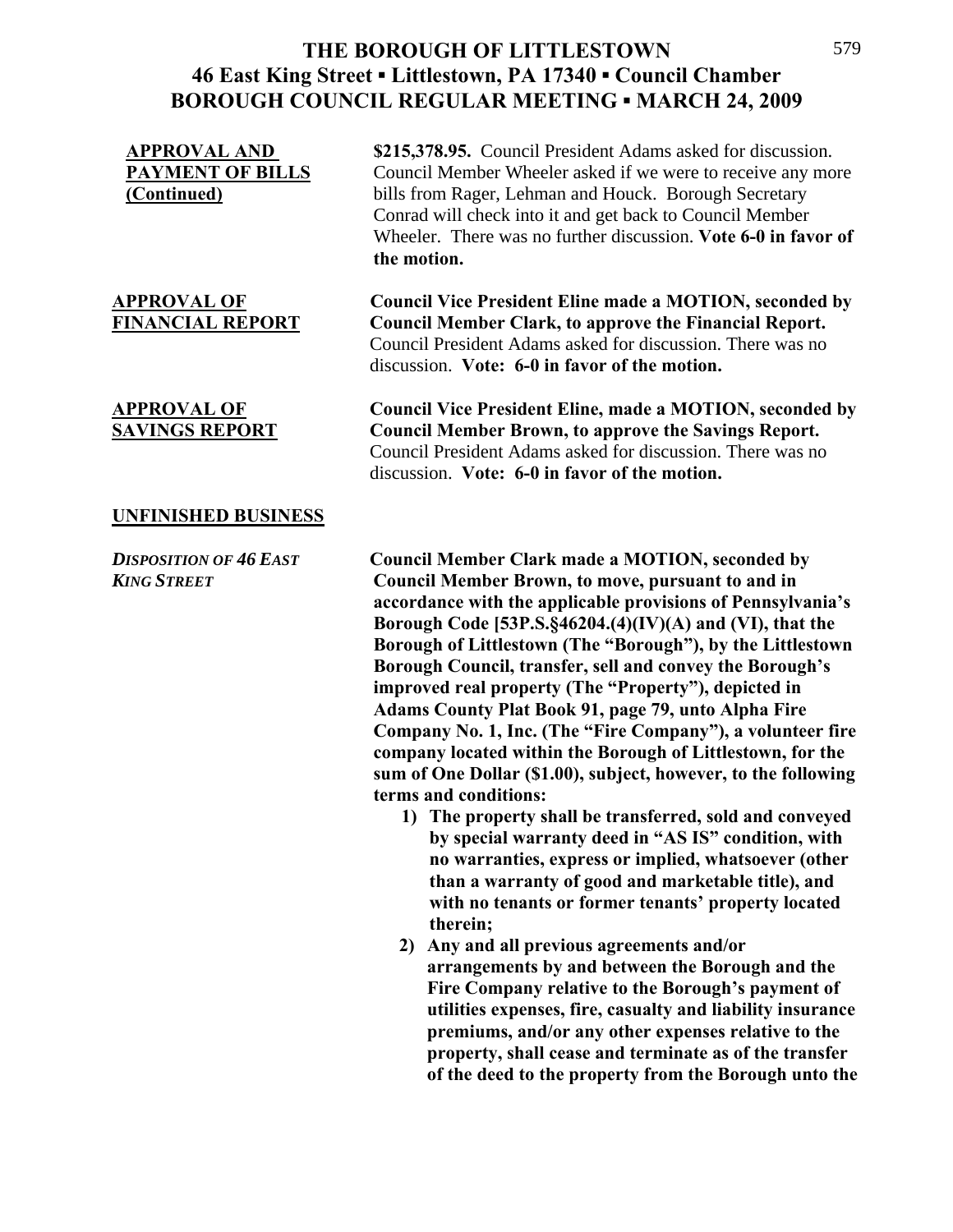**Disposition of 46 East Fire Company;** 

- East King Street 3) Settlement shall occur on or before May 31, 2009, **unless such date is extended in writing by both the Borough and the Fire Company; and** 
	- **4) Pursuant to 53P.S. §46201.(4)(VI), the deed to the property from the Borough unto the Fire Company shall be subject to the condition that when the property is not used for the purposes of the Fire Company, the property and any and all improvements thereon and therein shall automatically and immediately revert to the Borough for the sum of One Dollar (\$1.00).**

Council President Adams asked for discussion. Mr. Kelly stated that he was very disappointed in Council's decision and hopes that they would reconsider. Councilman Wheeler agreed with Mr. Kelly and stated that this should never had been an issue because the Borough should not have moved.Council Member Clark provided a prepared statement noting the future needs of the community and the position that council deed 46 East King Street to Alpha Fire Company, No. 1. **Council President Adams called for a role call vote: Council Member Mayers yes, Council Member Wheeler – no, Council Member Brown – yes, Council Vice President Eline – yes, Council Member Clark – yes, Council President Adams – yes. Vote: 5-1 in favor of the motion. (Council Member Wheeler opposed)** 

*APPROVAL OF SOUTHEAST* **Council Member Clark made a MOTION, seconded by**  *ADAMS COUNTY COMP PLAN* **Council Member Mayers, to approve a Resolution of**  *RESOLUTION* **Littlestown, Adams County, Pennsylvania, to adopt the Southeastern Joint Comprehensive Plan for Union Township, Germany Township and Littlestown Borough including all maps, charts and all parts of the text form said plan.** Council President Adams asked for discussion. There was no discussion. **Vote: 6-0 in favor of the motion.** 

*ROYAL FARM 45 DAY* **Council Member Clark made a MOTION, seconded by** *EXTENSION* **Council Member Brown, to grant the Royal Farms request for a 45 day extension within which to satisfy the conditions of approval of Royal Farm Land Development Plan. Such extension shall expire on May 8, 2009. Further, Royal Farms shall be notified that it shall do that which is necessary to, at a minimum, effect the scheduling of a Borough of Littlestown Zoning Hearing Board hearing (relative to the required car**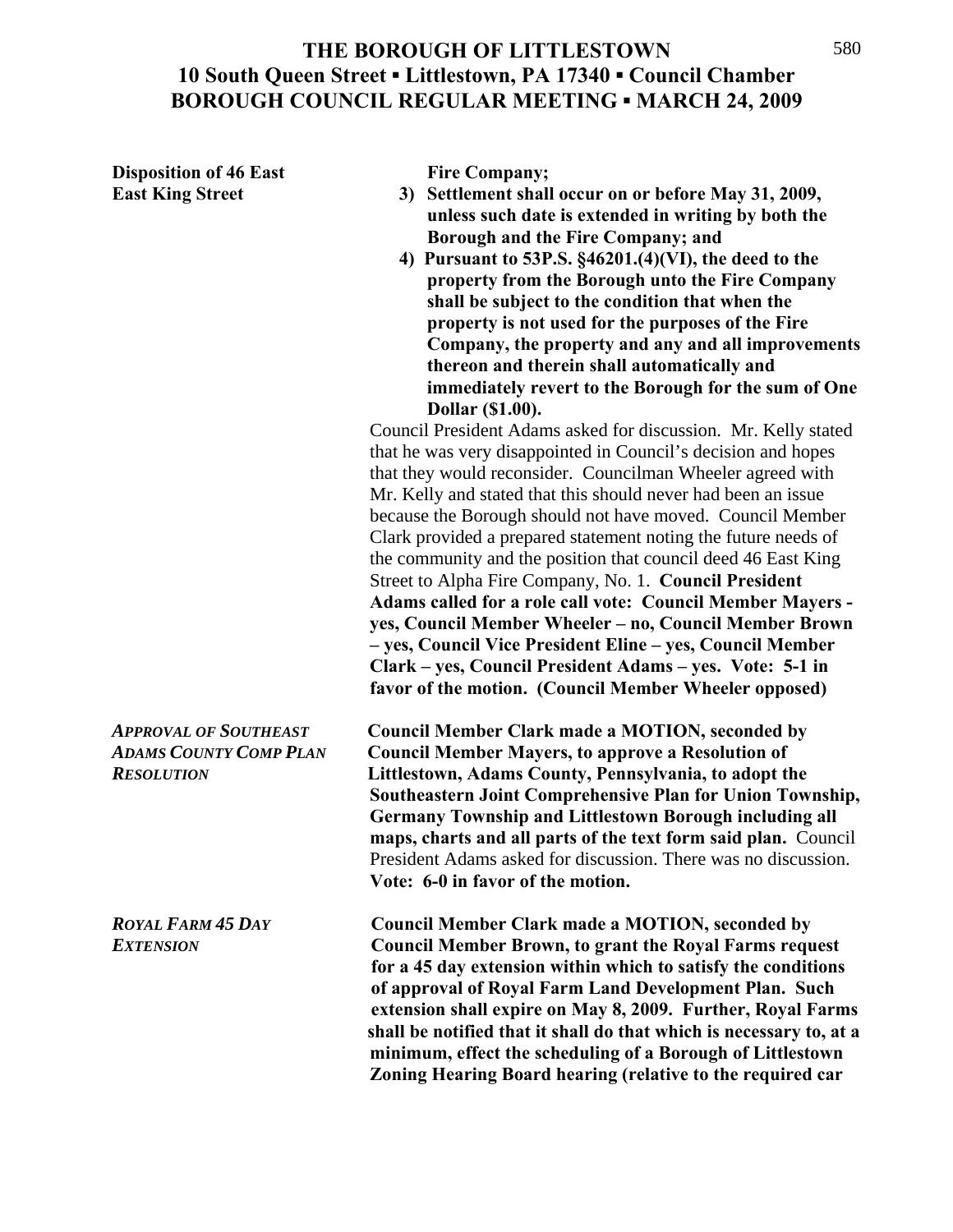#### **THE BOROUGH OF LITTLESTOWN 46 East King Street ▪ Littlestown, PA 17340 ▪ Council Chamber BOROUGH COUNCIL REGULAR MEETING ▪ MARCH 24, 2009**  $\frac{1}{2}$

| <b>ROYAL FARM 45 DAY</b><br><b>EXTENSION</b><br>(CONTINUED)                                        | wash special exception) prior to May 8, 2009; otherwise, this<br>will be the final extension that will be granted. Council<br>President Adams asked for discussion. There was no discussion.<br>Vote: 6-0 in favor of the motion.                                                                                                                                                                                                                                                                     |
|----------------------------------------------------------------------------------------------------|-------------------------------------------------------------------------------------------------------------------------------------------------------------------------------------------------------------------------------------------------------------------------------------------------------------------------------------------------------------------------------------------------------------------------------------------------------------------------------------------------------|
| <b>NEW BUSINESS</b>                                                                                |                                                                                                                                                                                                                                                                                                                                                                                                                                                                                                       |
| <b>APPROVAL OF THE MUNICIPAL</b><br><b>RECORDS SCHEDULE</b><br><b>RESOLUTION</b>                   | <b>Council Member Clark made a MOTION, seconded by</b><br><b>Council Vice President Eline, to adopt a Resolution of the</b><br>Borough of Littlestown, Adams County, Pennsylvania setting<br>forth a policy regarding the Schedules and Procedures for<br>Disposition of Municipal Records as set forth by the State<br><b>Municipal Records Manual approved on December 16, 2008.</b><br>Council President Adams asked for discussion. There was no<br>discussion. Vote: 6-0 in favor of the motion. |
| <b>ALPHA FIRE COMPANY</b><br><b>RUNNING ASSIGNMENTS</b>                                            | <b>Council Member Brown made a MOTION, seconded by</b><br><b>Council Member Mayers, to approve the running</b><br>assignments from the Alpha Fire Company, No. 1. Council<br>President Adams asked for discussion. There was no discussion.<br>Vote: 6-0 in favor of the motion.                                                                                                                                                                                                                      |
| <b>APPROVAL OF THE EMERGENCY</b><br><b>MANAGEMENT OPERATIONS</b><br><b>PLAN AND RESOLUTION</b>     | <b>Council Member Clark made a MOTION, seconded by</b><br>Council Member Brown, to postpone the adoption of the<br><b>Emergency Management Operations Plan and Resolution</b><br>until Mr. Paul Hahn, the Borough Emergency Management<br><b>Coordinator, attends a Council Meeting to answer some</b><br>questions. Council President Adams asked for discussion. There<br>was no discussion. Vote: 6-0 in favor of the motion.                                                                      |
| <b>APPROVAL OF ROARING</b><br><b>SPRING EMERGENCY WATER</b><br><b>AGREEMENT</b>                    | <b>Council Member Brown made a MOTION, seconded by</b><br>Council Member Wheeler, to postpone the adoption of the<br><b>Roaring Spring Emergency Water Agreement until Paul</b><br>Hahn, the Borough Emergency Management Coordinator,<br>attends a Council Meeting to answer some questions. Council<br>President Adams asked for discussion. There was no discussion.<br>Vote: 6-0 in favor of the motion.                                                                                          |
| <b>CONSIDERATION OF</b><br><b>CODE REVITALIZATION</b><br><b>THROUGH THE GENERAL</b><br><b>CODE</b> | <b>Council Member Clark made a MOTION, seconded by</b><br><b>Council Vice President Eline, to postpone further</b><br>consideration of the proposal for code revitalization services<br>by General Code until the 2010 fiscal year budget takes effect.<br>Council President Adams asked for discussion. There was no<br>discussion. Vote: 6-0 in favor of the motion.                                                                                                                                |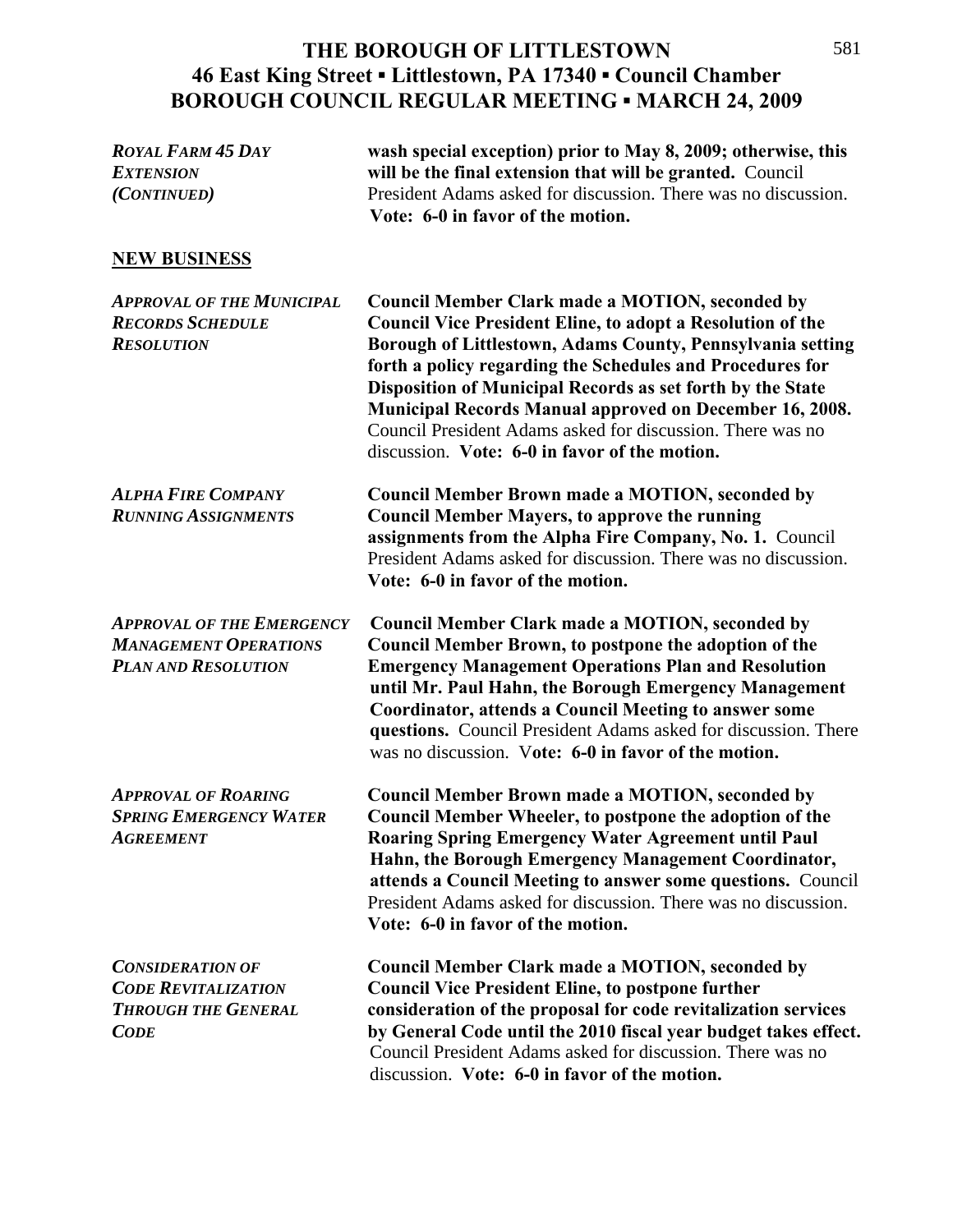| <b>NON-AGENDA</b>                                            |                                                                                                                                                                                                                                                                                                                                                                                                                                                                                             |
|--------------------------------------------------------------|---------------------------------------------------------------------------------------------------------------------------------------------------------------------------------------------------------------------------------------------------------------------------------------------------------------------------------------------------------------------------------------------------------------------------------------------------------------------------------------------|
| <b>RESIGNATION OF COUNCIL</b><br><b>VICE PRESIDENT ELINE</b> | <b>Council Member Wheeler made a MOTION, seconded by</b><br>Council Member Mayers, to accept the resignation of Mr.<br><b>James J. Eline from the Littlestown Borough Council</b><br>effective March 31, 2009. Council President Adams asked for<br>discussion. Council Vice President Eline stated that his<br>residency was changing which puts him in a different ward and<br>makes him ineligible to remain on Council per the Borough State<br>Code. Vote: 6-0 in favor of the motion. |
| <b>REPORTS</b>                                               |                                                                                                                                                                                                                                                                                                                                                                                                                                                                                             |
| <b>BOROUGH ENGINEER</b>                                      | The Borough Engineer's monthly report was provided earlier to<br>Borough Council.                                                                                                                                                                                                                                                                                                                                                                                                           |
| <b>BOROUGH MANAGER</b>                                       | The Borough Manager's monthly report was provided earlier to<br>Borough Council.                                                                                                                                                                                                                                                                                                                                                                                                            |
| <b>MAYOR</b>                                                 | Mayor Shadle's monthly report was provided earlier to Borough<br>Council.                                                                                                                                                                                                                                                                                                                                                                                                                   |
| <b>CHIEF OF POLICE</b>                                       | Chief Baker's monthly report was provided earlier to Borough<br>Council.                                                                                                                                                                                                                                                                                                                                                                                                                    |
| <b>DIRECTOR OF PUBLIC WORKS</b>                              | Director of Public Works, Tim Topper's monthly report was<br>provided earlier to Borough Council.                                                                                                                                                                                                                                                                                                                                                                                           |
| <b>CODE ENFORCEMENT OFFICER</b>                              | Code Enforcement Officer, David Arndt, Jr's. monthly report<br>was provided earlier to Borough Council.                                                                                                                                                                                                                                                                                                                                                                                     |
| <b>BOROUGH SOLICITOR</b><br><b>JOHN WHITE</b>                | There was nothing to report.                                                                                                                                                                                                                                                                                                                                                                                                                                                                |
| <b>APPROVAL OF REPORTS</b>                                   | <b>Council Member Clark made a MOTION, seconded by</b><br>Council Member Mayers, to approve the reports as written.<br>Council President Adams asked for discussion. There was no<br>discussion. Vote 6-0 in favor of the motion.                                                                                                                                                                                                                                                           |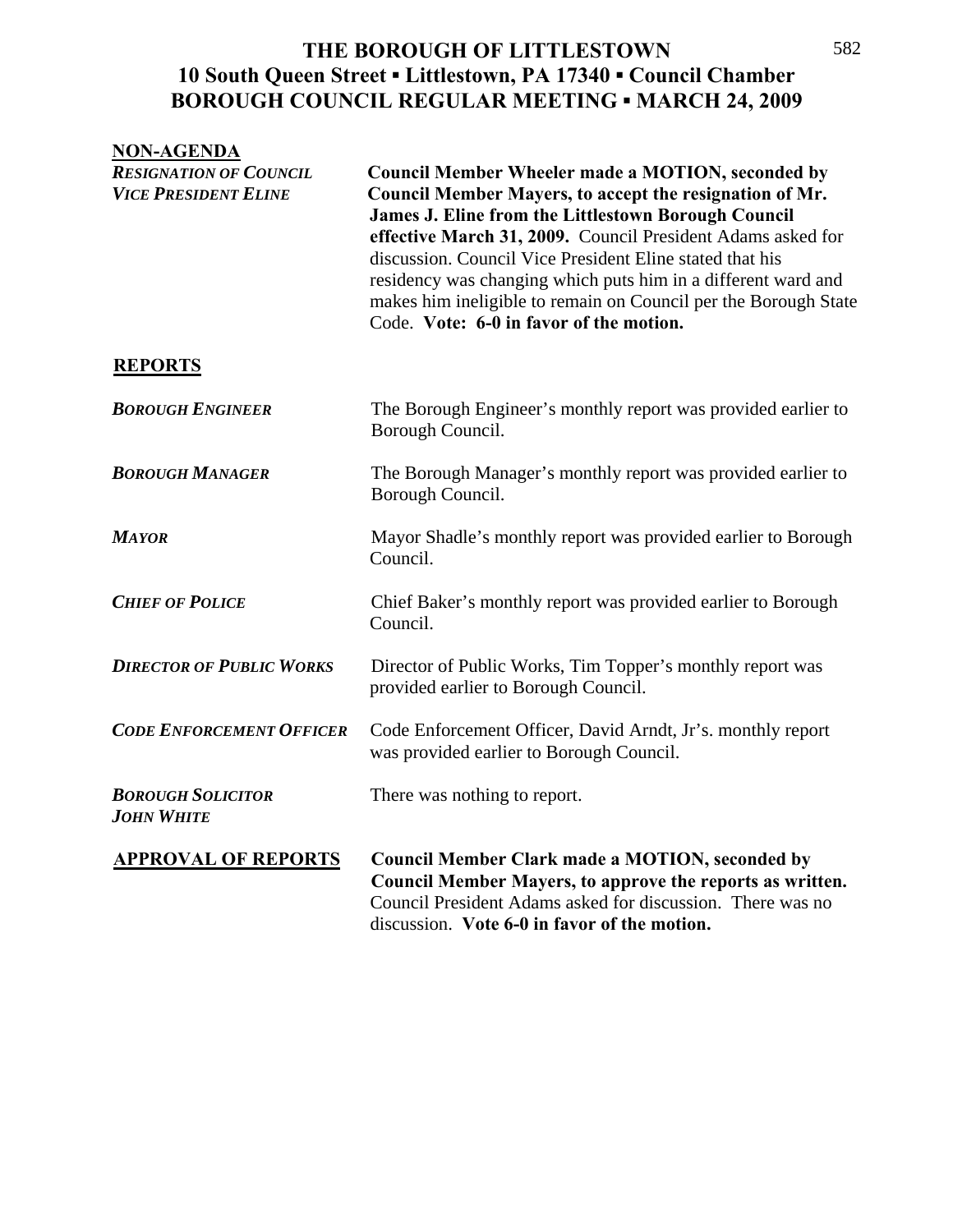## **REPORTS OF BOARD COMMISSIONS AND COMMITTEES**

**RECREATION BOARD** Borough Manager Hess stated that there was no action to be taken. All motions that were made in the Recreation Board minutes were administrative decisions.

## **PLANNING COMMISSION**

*APPROVAL TO GRANT A SIDE* **Council Member Clark made a MOTION, seconded by**  *YARD SETBACK WAIVER FOR* **Council Vice President Eline, that the Littlestown Borough**  *119 WEST KING STREET* **Council, upon recommendation of the Littlestown Borough Planning Commission, grant a side yard setback waiver, pursuant to the provision of the Borough of Littlestown Zoning Ordinance, Littlestown Borough Code Chapter 73, Article 300, Section 304.3 E., for the 119 West King Street property, located in the TCMU zoning district, of Jason Ewen, in view of the fact that the existing structure thereon already encroaches upon the property line.** Council President Adams asked for discussion. There was no discussion. **Vote 6-0 in favor of the motion. CIVIL SERVICE** There was nothing to report. **COMMISSION** 

**COMMUNITY RELATIONS** There was nothing to report. **COMMITTEE** 

**FINANCE COMMITTEE** There was nothing to report.

**FIRE PREVENTION** There was nothing to report **COMMITTEE** 

**COMMITTEE**

**HEALTH & SAFETY** There was nothing to report.

## **PERSONNEL COMMITTEE**

*APPLY FOR COPS GRANT* **Council Vice President Eline, made a MOTION, seconded by**  **Council Member Clark, to grant the Borough Manager permission to apply for a COPS grant.** Council President Adams asked for discussion. There was no discussion. **Vote 6-0 in favor of the motion.**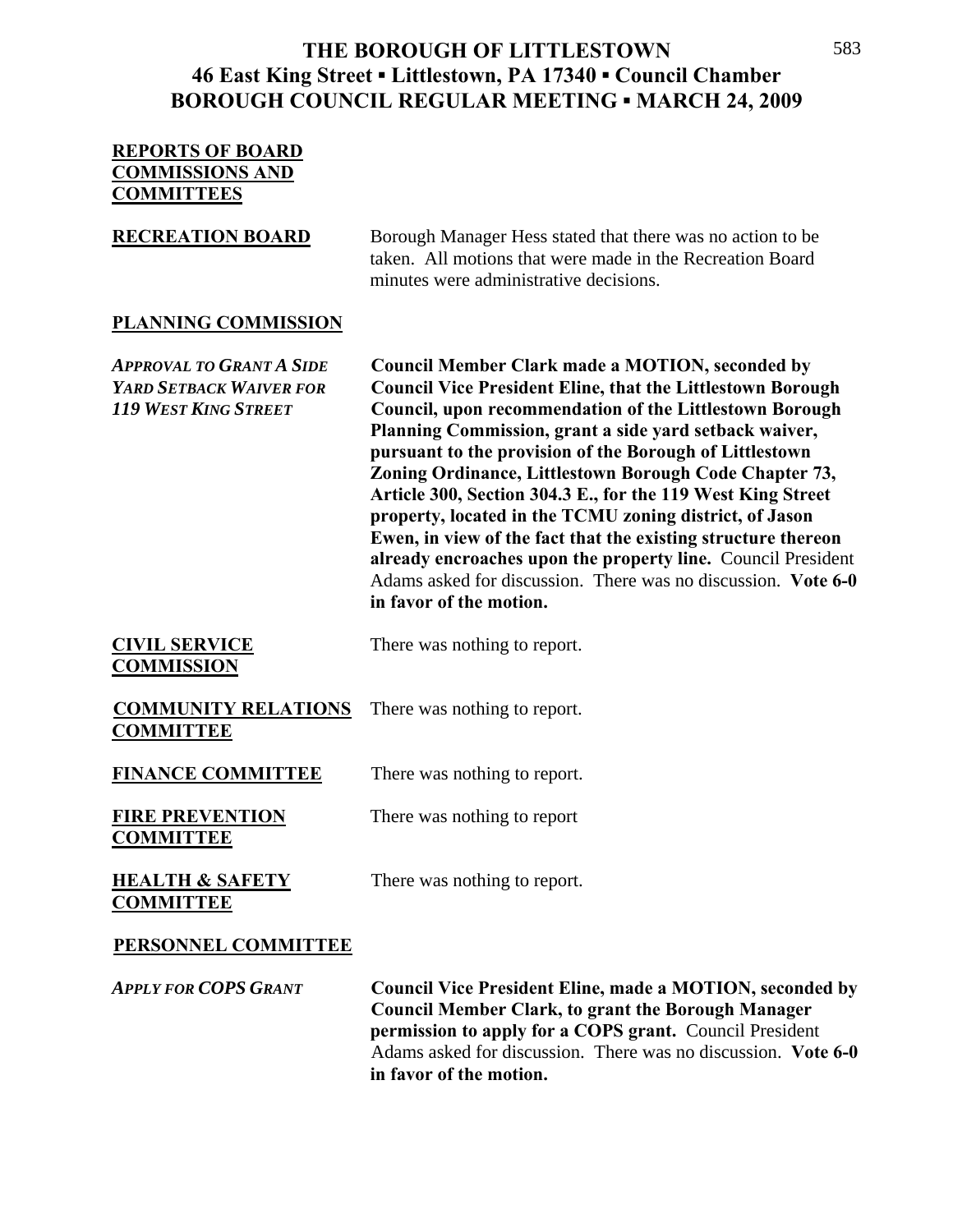### UNION/POLICE There was nothing to report. **CONTRACT COMMITTEE**

### **PROPERTY AND SUPPLY COMMITTEE**

*SALE OF SAFE AT 46 EAST* **Council Member Clark made a MOTION, seconded by** *KING STREET* **Council Member Eline, pursuant to Section 1201.(4)(ii) of the Pennsylvania's Borough Code [53 P.S. §46201.(4)(ii)], move that the Littlestown Borough Council adopt a Resolution for the advertisement and sale of Borough Personal Property, a Sergeant & Greenleaf Company Safe, located at 46 East King Street, with an estimated fair market value of \$1,000.00, more or less, with the following conditions of sale:** 

- 1) **Sealed bids, which shall include the amount of the bid and the bidder's name, address, telephone number and e-mail address shall be submitted to the Borough Office and shall be received prior to the April 28, 2009 Littlestown Borough Council meeting; and**
- 2) **Inspection of the safe can be made by appointment with the Borough Office; and**
- 3) **That the safe is being sold "AS IS", "WHERE IS", with the combination and no returns; and**
- 4) **That the safe shall be removed solely with the personnel and equipment of the successful bidder prior to May 28, 2009; and**
- 5) **That no bids will be considered if under \$100.00; and**
- 6) **That the safe will be awarded to the highest bidder at the April 28, 2009 regular Littlestown Borough Council meeting.**

Council President Adams asked for discussion. There was no discussion. **Vote 6-0 in favor of the motion.** 

*SALE OF PERSONAL PROPERTY* **Council Member Clark made a MOTION, seconded by**  *AT 46 EAST KING STREET* **Council Member Brown, pursuant to Section 1201.(4)(ii) of the Pennsylvania's Borough Code [53 P.S. §46201.(4)(ii)], move that the Littlestown Borough Council adopt the following Resolution setting forth the procedure for the sale of surplus Borough personal property, either individual items or lots of items, including, for example, furniture, office equipment and other miscellaneous items, with an estimated fair market value of less than \$1000.00 for the lot:**  **Whereas, the Borough of Littlestown desires and intends to sell various items of surplus Borough personal property,**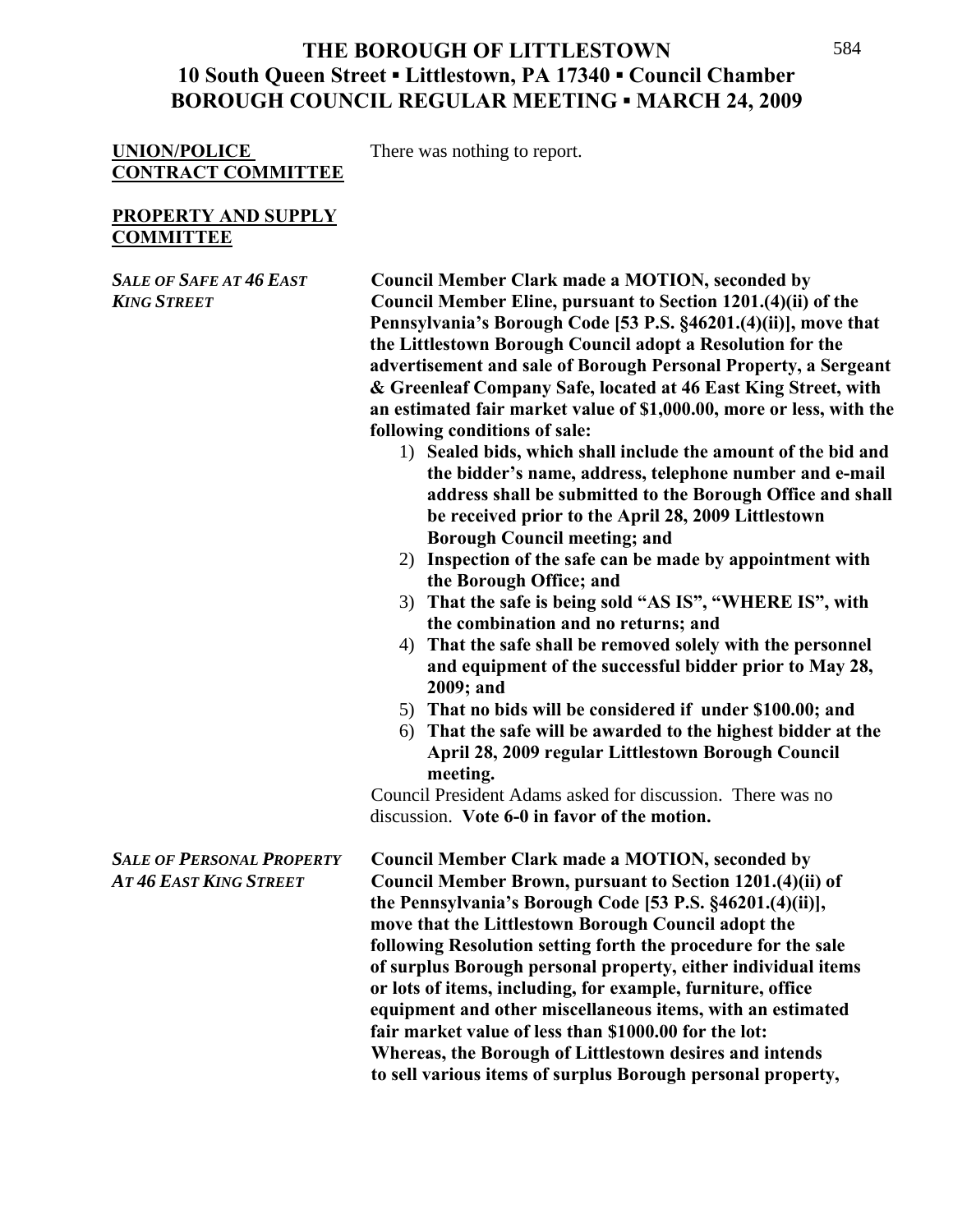*SALE OF PERSONAL PROPERTY* **either individual items or lots of items, including, for**  *AT 46 EAST KING STREET* **example, furniture, office equipment and other miscellaneous**  *(CONTINUED)* **items, with an estimated fair market value, for the lot, of less than \$1000.00, all of which is presently located in the Littlestown Community Center Building, located at 46 East**  **King Street. Now, therefore, be it resolved, and it is hereby resolved by the Littlestown Borough Council that the aforementioned surplus Borough personal property shall be sold from the former police office of the 46 East King Street Community Center Building on April 9, 2009 from 2:00pm to 6:00pm, and that the pricing and sale of individual items shall be determined by an informal auction to be conducted by the Borough Official or Agent designated by the Littlestown Borough Council to conduct such sale.** Council President Adams asked for discussion. There was no discussion. **Vote 6-0 in favor of the motion.** Borough Manager Hess was designated as the Borough Official to conduct the sale. *ADVERTISEMENT OF BIDS* **Council Member Clark made a MOTION, seconded by**  *CROUSE PARK PAVILION* **Council Member Wheeler, to approve the advertisement of**  *RENOVATION PROJECT* **the bid opening for the Crouse Park Pavilion Renovation Project.** Council President Adams asked for discussion. There was no discussion. **Vote 6-0 in favor of the motion. STREETS AND** There was nothing to report. **TRANSPORTATION COMMITTEE UTILITIES/I&I** There was nothing to report.

**COMMITTEE** 

**COMMITTEE** 

**COMPREHENSIVE PLAN** The Committee was disbanded by Council President Adams.

**YORK/ADAMS TAX** Council Member Wheeler gave an update on the Borough's last **BUREAU payment to be made to the Bureau.** 

#### 585